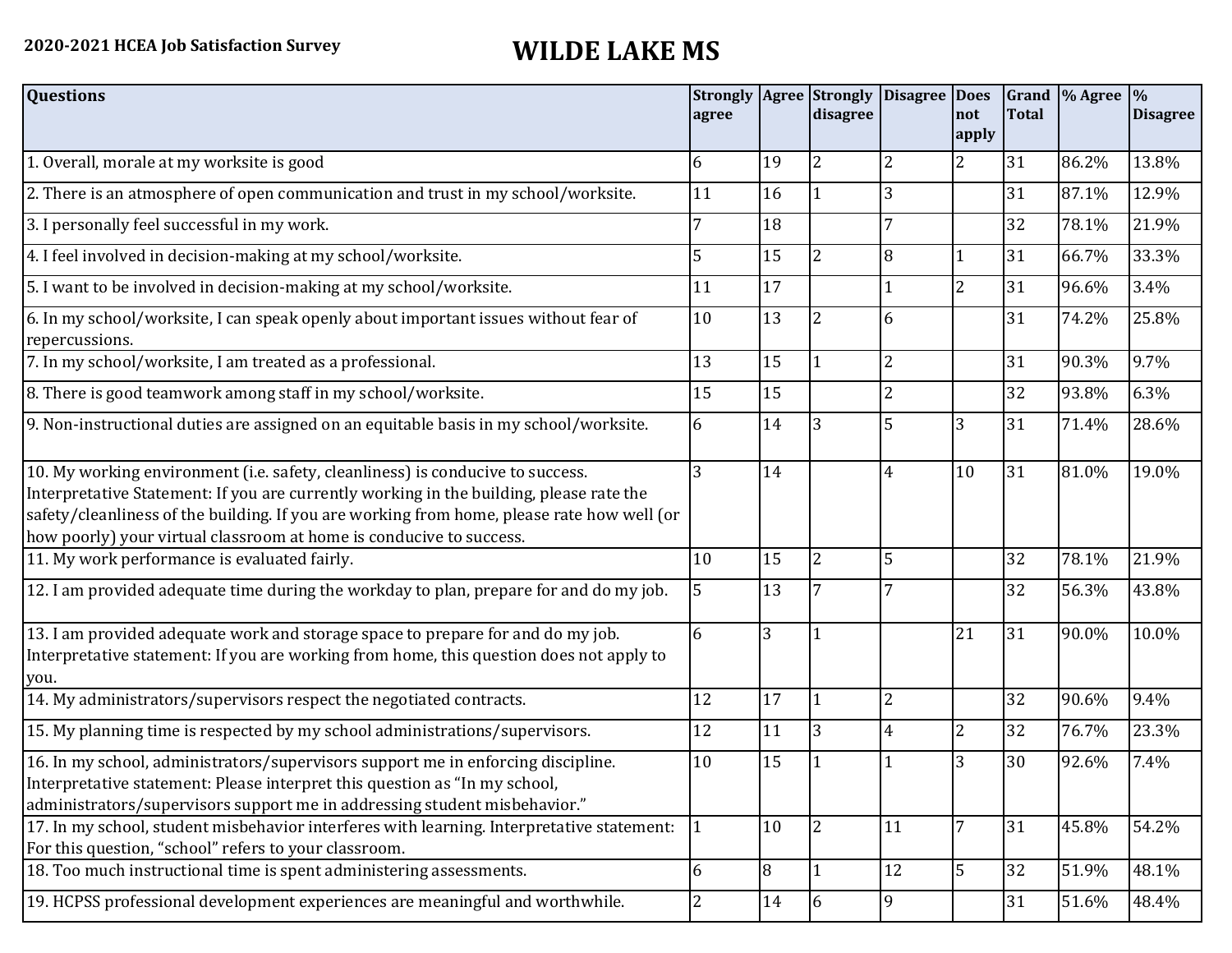| 20. Increased workload has contributed to a decline in my morale.                                                                                          | 6              | 11 |                | 12             |                | 31 | 56.7% | 43.3% |
|------------------------------------------------------------------------------------------------------------------------------------------------------------|----------------|----|----------------|----------------|----------------|----|-------|-------|
| 21. I am paid fairly.                                                                                                                                      | 3              | 13 | 5              | 10             |                | 31 | 51.6% | 48.4% |
| 22. I have confidence in the leadership exhibited by the HCPSS Superintendent.                                                                             |                | 22 |                | $\overline{2}$ |                | 32 | 90.6% | 9.4%  |
| 23. I have confidence in the leadership exhibited by the Howard County Board of<br>Education.                                                              | 2              | 12 | $\overline{2}$ | 15             |                | 31 | 45.2% | 54.8% |
| 24. I have confidence in the leadership exhibited by the Howard County Education<br>Association (HCEA).                                                    | 11             | 15 | $\overline{2}$ | 4              |                | 32 | 81.3% | 18.8% |
| 25. I feel that HCPSS offers me the possibility of advancing professionally in the field of<br>education.                                                  | 5              | 19 |                | 6              |                | 32 | 77.4% | 22.6% |
| 26. In my position, I receive appropriate and adequate support and training.                                                                               | 6              | 15 |                | 10             |                | 32 | 67.7% | 32.3% |
| 27. During this current school year, I have experienced harassing behavior from<br>colleagues.                                                             | 2              | 2  | 17             | 8              | 3              | 32 | 13.8% | 86.2% |
| 28. During this current school year, I have experienced harassing behavior from<br>administrators/supervisors.                                             |                | 1  | 21             | 7              | $\overline{2}$ | 32 | 6.7%  | 93.3% |
| 29. During this current school year, I have experienced harassing behavior from parents.                                                                   | $\overline{2}$ | 4  | 8              | 16             | $\overline{2}$ | 32 | 20.0% | 80.0% |
| 30. At my school I spend most of my PIP time on non-instructional activities.                                                                              | 3              | 10 | 3              | 10             | 5              | 31 | 50.0% | 50.0% |
| 31. At my school our administrator includes time during PIP for teacher-initiated<br>collaboration.                                                        |                | 18 |                | 3              | 4              | 32 | 89.3% | 10.7% |
| 32. In my school, I spend too much time in meetings.                                                                                                       | 6              | 8  | $\overline{2}$ | 16             |                | 32 | 43.8% | 56.3% |
| 33. In my school, there is adequate support for special education students.                                                                                | 5              | 17 | 4              | 5              | 1              | 32 | 71.0% | 29.0% |
| 34. My administrator/supervisor provides people working from home with flexibility in<br>their workday.                                                    | 12             | 19 |                |                |                | 32 | 96.9% | 3.1%  |
| 35. My administrator/supervisor has reasonable expectations of workload for staff while<br>in virtual learning.                                            | 12             | 14 |                | 5              |                | 32 | 81.3% | 18.8% |
| 36. Students have adequate technology and tools (hardware/software/connectivity) to<br>participate in virtual learning.                                    | 4              | 19 |                | 7              |                | 32 | 74.2% | 25.8% |
| 37. Staff have adequate technology hardware (e.g. computers, document cameras, other<br>technology hardware) to meet the requirements of virtual learning. | 6              | 17 |                | 8              |                | 32 | 71.9% | 28.1% |
| 38. HCPSS has provided the software I need to do my job and collaborate with colleagues.                                                                   | 8              | 21 |                | 2              | $\mathbf{1}$   | 32 | 93.5% | 6.5%  |
| 39. The software and online services provided by HCPSS to do my job are difficult and/or<br>time-consuming to use.                                         | $ 3\rangle$    | 13 | 3              | 12             |                | 32 | 51.6% | 48.4% |
| 40. In my class, I feel that students are engaged in virtual learning                                                                                      |                | 17 |                | 12             |                | 31 | 60.0% | 40.0% |
|                                                                                                                                                            |                |    |                |                |                |    |       |       |